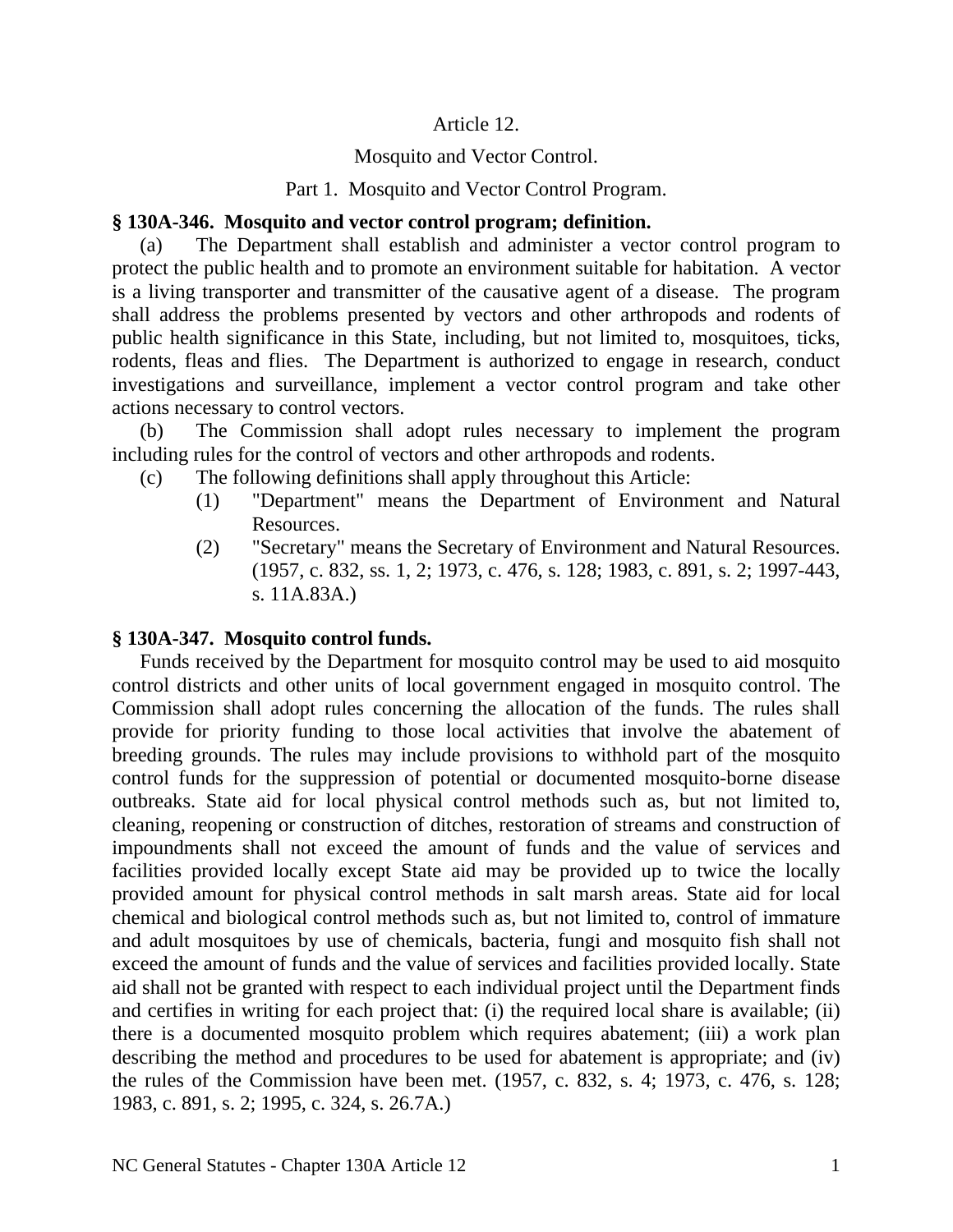#### **§ 130A-348. Control of impounded water.**

For the protection of the public health, the Commission shall adopt rules concerning the impoundment of water. The rules shall address proper preparation of the land for inundation, maintenance of the shoreline after inundation and any other factors necessary to control mosquitoes. Persons shall obtain permits from the Department before constructing impoundments and impounding water. (1983, c. 891, s. 2.)

#### **§ 130A-349. Control of outbreaks.**

In the event of potential or documented outbreaks of vector- borne disease as determined by the Secretary, the Secretary is authorized to use all appropriate means, including the expenditure of unallocated mosquito control funds, to prevent or suppress the outbreaks. (1983, c. 891, s. 2.)

# **§§ 130A-350 through 130A-351. Reserved for future codification purposes.**

# Part 2. Mosquito Control Districts.

# **§ 130A-352. Creation and purpose of mosquito control districts.**

For the purpose of protecting and promoting the public health and welfare by providing for the control of mosquitoes and other arthropods of public health significance, mosquito control districts may be created in accordance with the provisions of this Part. A mosquito control district may be comprised of one or more contiguous counties or contiguous parts of one or more counties. (1957, c. 1247, s. 1; 1983, c. 891, s. 2.)

# **§ 130A-353. Nature of district; procedure for forming districts.**

(a) A mosquito control district shall be a body politic and corporate and a political subdivision of the State. A mosquito control district may sue and be sued in its corporate name.

(b) If the proposed district lies wholly within a county, ten percent (10%) or more of the resident freeholders within the proposed district may petition the board of commissioners of the county in which the proposed district lies setting forth the boundaries of the district and a suggested name for the district. For the purposes of this Part, the term "freeholders" shall mean persons holding a deed to a tract of land within the district or proposed district, and also shall mean a person who has entered into a contract to purchase a tract of land within the district or proposed district, is making payments pursuant to a contract, and will receive a deed upon completion of the contractual payments. If the county board of commissioners considers the formation of the district to be in the interest of the public health, the board shall forward the petition to the Department. If the Department considers the formation of the district to be in the interest of the public health, the Department shall notify the county board of commissioners. Upon notification, the board shall give notice of a public hearing on the question of the formation of the district by advertising the time, place and purpose of the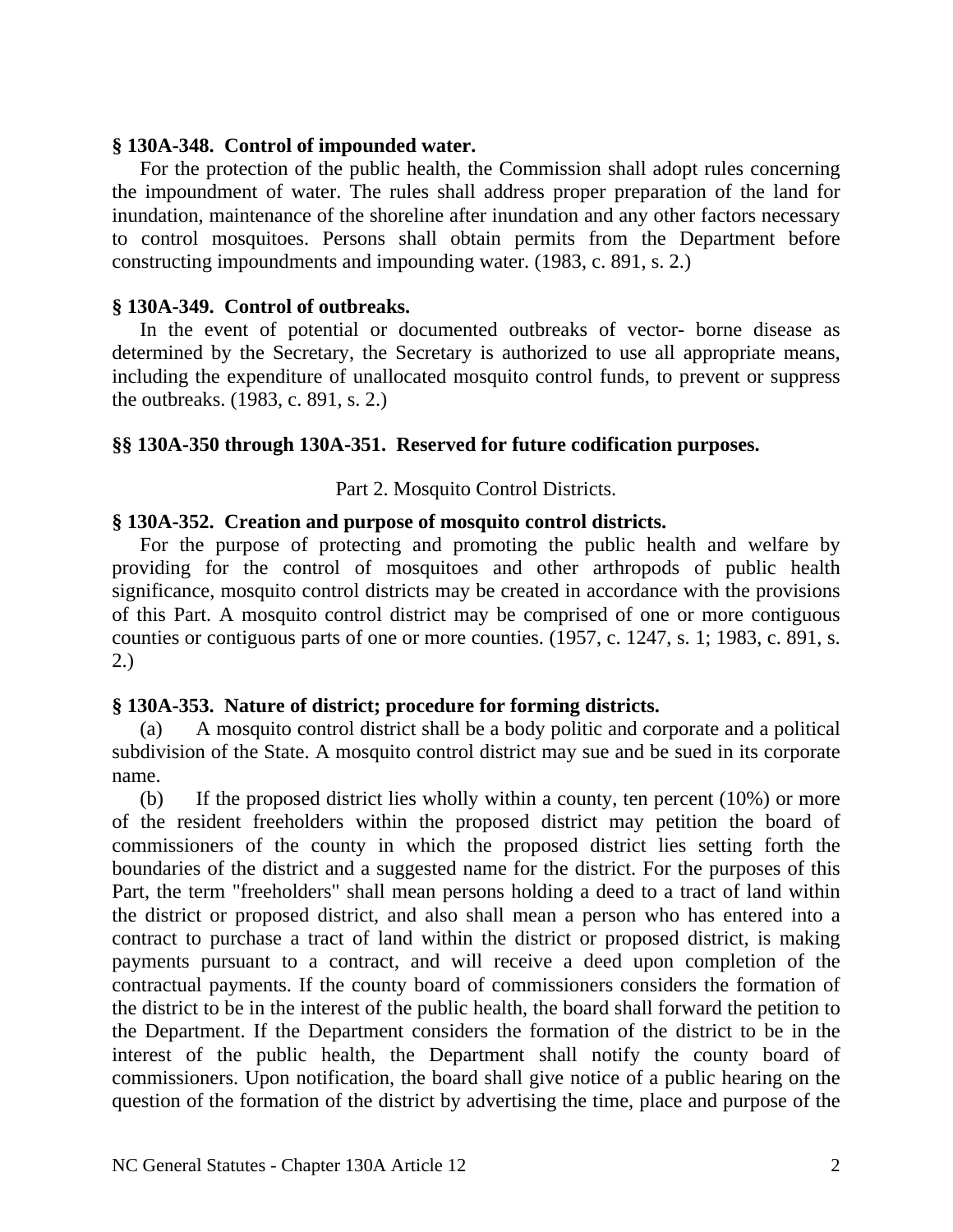hearing once a week for four successive weeks prior to the hearing in a newspaper either published in the county or having a general circulation in the county. The public hearing shall be presided over by the chairman of the county board of commissioners and shall be attended by a representative of the Department. The hearing may be continued as may be necessary to hear the proponents and opponents of the formation of the district. If after the hearing, the county board of commissioners deem it advisable that the district be created, the board shall submit the question of whether or not the district shall be created to the voters residing within the proposed district at an election called for that purpose. Upon determining that the district should be created and established, and prior to the submission of the question of the formation of the district to the voters of the proposed district, the county board of commissioners may determine the maximum amount of special tax to be levied for mosquito control purposes should the formation of the district be approved by the voters. In no event shall the maximum authorized levy exceed thirty-five cents (35 $\varphi$ ) upon the one hundred dollar (\$100.00) assessed valuation. If the county board of commissioners determines that the maximum amount of special tax to be levied for mosquito control purposes is to be less than thirty-five cents  $(35¢)$  on the one hundred dollar (\$100.00) valuation, the maximum amount must appear on the ballot to be used by the voters on the question of the creation of the district.

(c) Prior to the election, the county board of commissioners may make minor deviations in defining the boundaries of the proposed district if: (1) the board determines that minor deviation from the boundaries described in the petition is in the interest of public health; and (2) ten percent (10%) of the resident freeholders within the revised boundaries have signed the petition proposing the creation of the district or additional resident freeholders within the revised boundaries of the proposed district sign the petition to bring the total number of petitioners within the proposed revised boundaries to not less than ten percent (10%) of the voters therein.

(d) The county board of commissioners shall request the county board of elections to hold the election and shall pay the expense of the election. The election shall be held in accordance with the applicable provisions of Chapter 163 of the General Statutes. Notice shall be given as provided in G.S. 163-33(8).

(e) The form of the question to be stated on the ballot shall be in substantially the following words:

- "[] FOR creation of the (here insert name) Mosquito Control District and the levy of a special tax (here insert the words "not to exceed" and the maximum amount of special tax to be levied for mosquito control purposes if the county board of commissioners has determined that the maximum authorized amount is to be less than thirty-five cents  $(35¢)$  on the one hundred dollar  $(\$100.00)$ assessed valuation) for mosquito control purposes.
- [] AGAINST creation of the (here insert name) Mosquito Control District and the levy of a special tax (here insert the words "not to exceed" and the maximum amount of special tax to be levied for mosquito control purposes if the county board of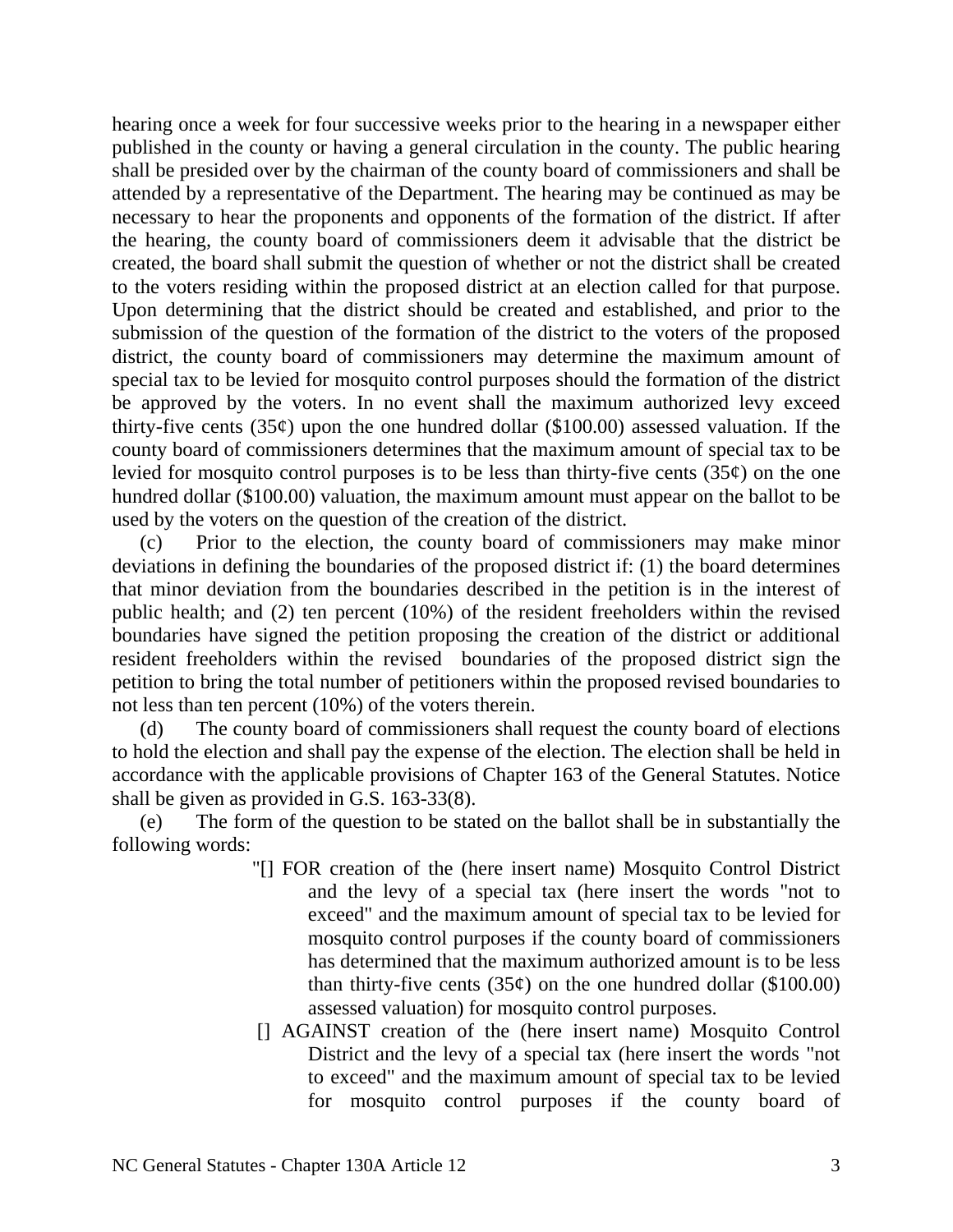commissioners has determined that the maximum authorized amount is to be less than thirty- five cents  $(35¢)$  on the one hundred dollar (\$100.00) assessed valuation) for mosquito control purposes."

The affirmative and negative forms shall be printed on one ballot and the voters shall make a mark of an "X" in one of the squares preceding the form.

(f) If a majority of the voters voting at the election vote in favor of creation of the district and the levy of the special tax, the county board of commissioners shall declare the district created and shall adopt a resolution to that effect.

(g) In the event the proposed mosquito control district shall embrace lands lying in two or more counties, the petition signed by the requisite number of resident freeholders within the proposed district shall be addressed to the Department. If the Department deems the formation of the proposed district to be in the interest of the public health, the Department shall hold public hearings within the proposed district after first giving notice of the time and place of the hearings by publication once a week for four successive weeks in a newspaper published or circulated in the proposed district. A public hearing shall be held in the courthouse of each of the counties in which any part of the proposed district is situated. After the hearing, if the Department deems the formation of the district to be in the interest of the public health, the Department shall order an election to be held upon the question of the formation of the district after first advertising the time of the election in the manner provided in subsection (d). At the request of the Commission, the county commissioners of the counties in which the proposed district lies shall request the county board of elections to hold an election on the question with substantially the same form of ballot set forth in subsection (e). Each county shall bear the expense of the election held in that county. The board of elections shall certify the results to the county commissioners and the Commission. If a majority of the votes cast favor creation of the district and the levy of the special tax, the Commission shall declare the district created and the county commissioners shall enter the certification upon the minutes of the board. Registration shall be in accordance with G.S. 163-288.2. (1957, c. 1247, s. 2; 1959, c. 622, s. 1; 1973, c. 476, s. 128; 1981, c. 188, ss. 1, 2; 1983, c. 891, s. 2.)

#### **§ 130A-354. Governing bodies for mosquito control districts.**

(a) A mosquito control district shall be governed by a board of commissioners. In the case of a district lying wholly within a single county, the board shall be composed of five members, all of whom shall be residents of the district. Three of the members shall be appointed by the county board of commissioners, one for an initial term of one year, one for an initial term of two years and one for an initial term of three years. All subsequent appointments made by the county board of commissioners shall be for terms of three years. One member shall be appointed by the Secretary and one member by the Director of the Wildlife Resources Commission. These two appointees shall serve at the pleasure of the appointing authority. A vacancy shall be filled by the authority which appointed the member creating the vacancy.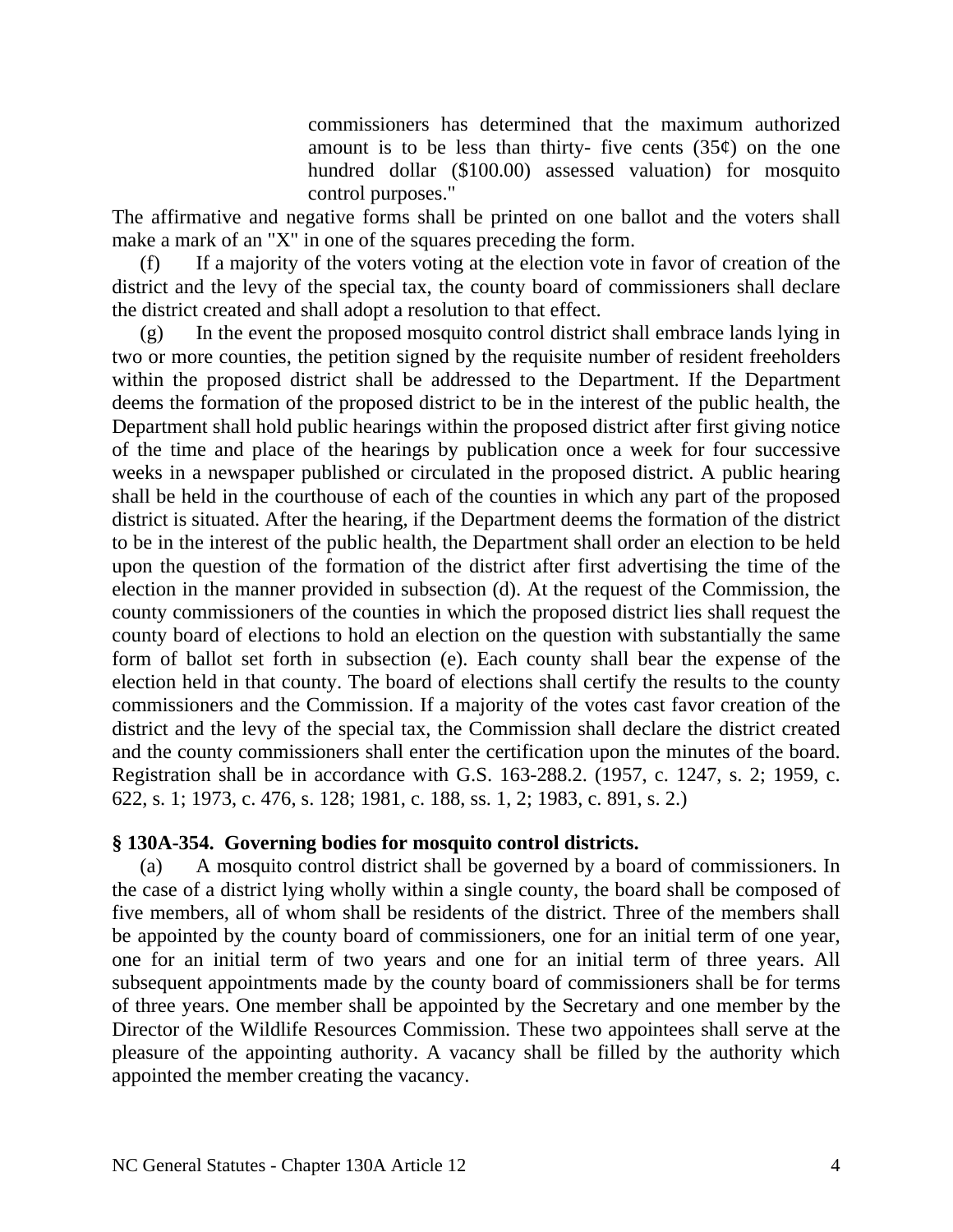(b) In the case of a district lying in two or more counties, the Secretary shall appoint one member and the Director of the Wildlife Commission shall appoint one member. The board of commissioners of each county in which any part of the district lies shall appoint one member. In the event the district lies in only two counties, the board of commissioners of the county in which a majority of the acreage of the district lies shall appoint two members, one for an initial term of one year and the other for an initial term of two years. The other county shall appoint one member for an initial term of three years. All succeeding terms of county appointees shall be for three years. A vacancy shall be filled by the authority which appointed the member creating the vacancy, and the appointees of the Secretary and the Director of the Wildlife Resources Commission shall hold office at the pleasure of the appointing authority.

(c) At its first meeting, the board shall elect a chairman, a vice-chairman, a secretary and a treasurer. The office of secretary and treasurer may be held by the same member. All official acts done by the board shall be entered in a book of minutes to be kept by the secretary. The board shall meet at least quarterly and may meet in a special meeting at any time upon call of the chairman or any two members, and upon notice of the time, place and purpose of the meeting of not less than three days. Before entering upon the discharge of their duties, each member shall take and subscribe an oath of office as follows and the oath shall be entered in the minute book:

"I, \_\_\_\_\_\_\_\_, do solemnly swear that I will well and truly perform my duties as a Commissioner of the \_\_\_\_\_\_\_\_ Mosquito Control District.

\_\_\_\_\_\_\_\_\_\_\_\_\_\_\_\_\_ Signature Affirmed and subscribed before me this \_\_\_\_ day of \_\_\_\_\_\_

\_\_\_\_\_\_\_\_\_\_\_\_\_\_\_\_\_\_\_\_\_\_\_\_\_\_\_\_\_\_\_\_

Signature of Officer Administering Oath." (1957, c. 1247, s. 3; 1973, c. 476, s. 128; 1983, c. 891, s. 2; 1999-456, s. 59.)

# **§ 130A-355. Corporate powers.**

A mosquito control district created in accordance with the provisions of this Part shall have and exercise through its board of commissioners the following corporate powers in addition to any incidental powers as may be necessary in order to discharge its corporate functions:

- (1) To levy ad valorem taxes upon all the taxable property within the district at a rate not to exceed thirty-five cents  $(35¢)$  upon the adjusted one hundred dollar (\$100.00) assessed valuation, except as provided in subdivision (a) of this subsection.
	- a. Where a mosquito control district lies solely within a single county and includes the entire county, the county board of commissioners may levy and determine the rate of ad valorem tax to be levied at a rate not to exceed thirty- five cents  $(35¢)$ upon the adjusted one hundred dollar (\$100.00) assessed valuation. Where a mosquito control district lies wholly within a single county and the maximum authorized special tax approved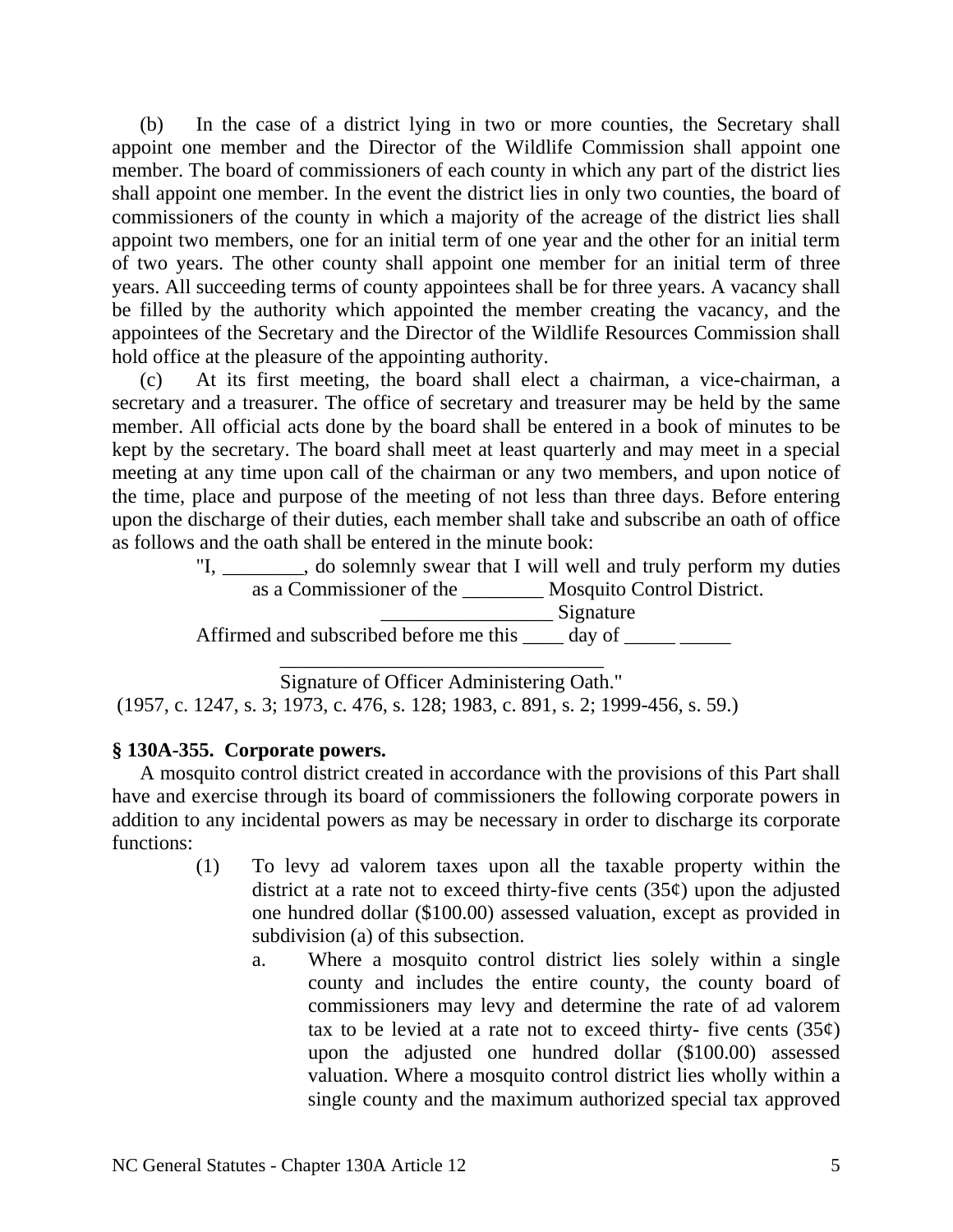by the voters at the time of voting on the creation of the district was less than thirty-five cents  $(35¢)$  on the one hundred dollar assessed valuation, the ad valorem tax levy shall not exceed the lesser amount.

- b. In the case of a district lying wholly within a single county, the valuations assessed by the county tax authorities shall be used by the mosquito control district or the county board of commissioners as the basis for its tax assessment. The mosquito control district or the county board of commissioners shall certify its tax rate to the county tax collector or supervisor in time to have the rate and the amount of tax due upon the valuation entered upon the official county tax receipts and stubs or duplicates. The county tax collector shall collect the taxes at the same time as county taxes are collected and shall deposit the receipts to the credit of the mosquito control district in a depository or depositories designated by the governing board of the district.
- c. In the case of a district lying in two or more counties, the commissioners of the mosquito control district shall horizontally equalize the assessed valuations of the property in all counties in which the district lies by adjusting the ratio of assessed valuation in the counties to the true values of the taxable property in the counties. From the adjusted and equalized valuations, any county board of commissioners may appeal to the Department of Revenue using the procedures set forth in Subchapter II of Chapter 105 of the General Statutes.
- d. The board of commissioners of the mosquito control district shall levy a tax based upon the equalized assessed valuations and shall certify the amount of the levy against each taxpayer to the appropriate county tax collector or supervisor in time for the amount of the mosquito control district tax to be entered upon the county tax receipts and stubs or duplicates. The county tax collectors shall collect the tax and deposit the receipts to the credit of the mosquito control district in a depository or depositories designated by the commissioners of the district.
- e. The taxes levied according to this Part shall become due; shall be subject to the same discounts, penalties and interest; and shall have the same remedies for the collection and refund of the taxes as provided for county and municipal ad valorem taxation by Chapter 310 of the Session Laws of 1939 as amended. These taxes shall constitute a lien to the same extent and with the same force and effect as county and municipal ad valorem taxes and shall have equal priority with those taxes;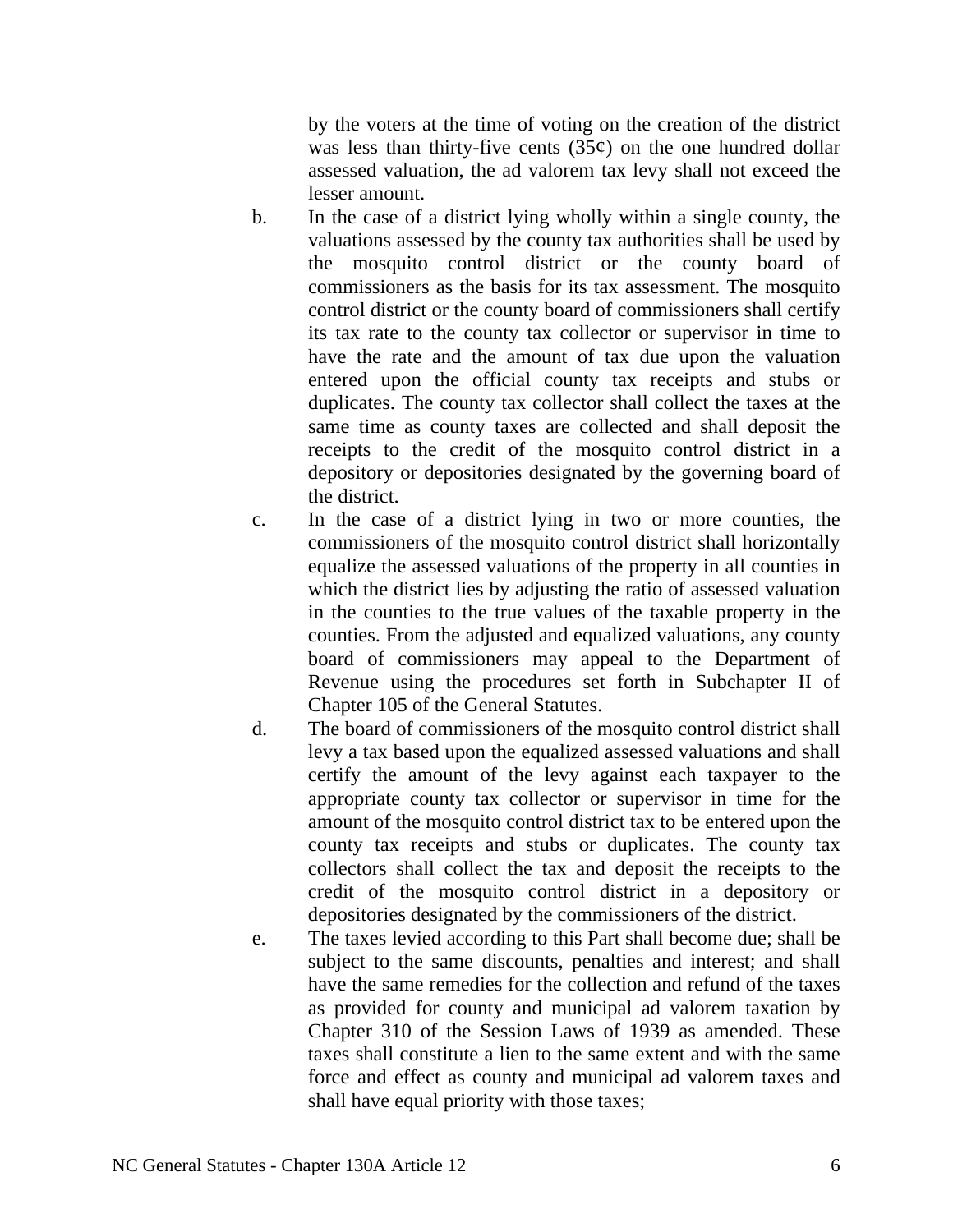- (2) To accept gifts or endowments and to receive federal and State grants-in-aid. All money or property acquired under this section or any other source, shall be deposited in a separate fund to be used solely for the purpose of carrying out the provisions of this Part. The deposited funds shall be withdrawn by warrants signed by the chairperson of the governing board of the district and countersigned by the secretary;
- (3) To take all necessary and proper steps to prevent the breeding of mosquitoes and other arthropods of public health significance within the district, and to destroy adult mosquitoes and other arthropods of public health significance found within the district;
- (4) To conduct arthropod control measures in cooperation with individuals, firms and corporations, and federal, State and local governmental agencies;
- (5) To enter all places both publicly and privately owned within the district to inspect, survey and treat with proper means all places where mosquitoes or other arthropods of public health significance are breeding and to take other actions as may be necessary;
- (6) To acquire by purchase, condemnation or otherwise, and to hold real and personal property, easements, rights-of-way or other property necessary or convenient for accomplishing the purpose of this Part. Any land which has been acquired by the board and improved by drainage, filling, diking or other treatment, and other real property held by the board may be sold or leased through competitive bidding. All condemnation proceedings are to be in accordance with the provisions of Chapter 40A of the General Statutes;
- (7) To employ necessary personnel; fix salaries; purchase equipment, supplies and materials; make contracts; rent office or storage space; and perform other administrative functions necessary for the purpose of carrying out this Part;
- (8) To borrow money in anticipation of tax collection and to execute and deliver its notes or bonds. Money shall be borrowed in gross amounts not to exceed the anticipated tax receipts for the fiscal year;
- (9) To reimburse members and employees of the board for actual expenditures incurred in authorized travel; and
- (10) To employ a district superintendent who is an engineer, entomologist or otherwise qualified as an arthropod control specialist. The professional qualifications of the superintendent must be approved by the Secretary. (1957, c. 1247, s. 4; 1959, c. 622, s. 2; 1973, c. 476, ss. 128, 193; 1981, c. 919, s. 15; 1983, c. 891, s. 2.)

# **§ 130A-356. Adoption of plan of operation.**

(a) At least 60 days prior to the initiation of operations, the governing board of each mosquito control district must submit to the Secretary, a plan of procedure and